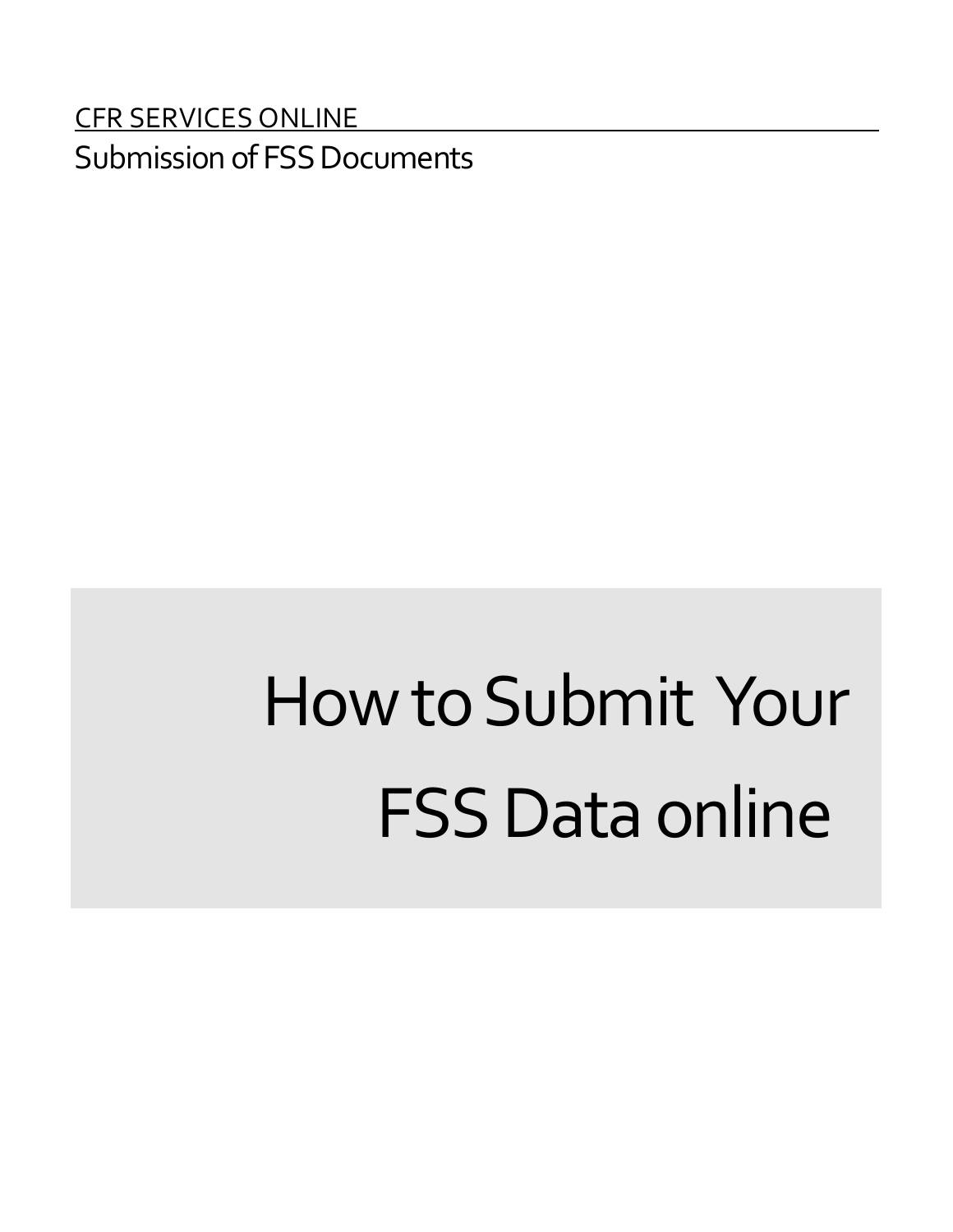**CFR S ERVIC E S O N LI NE**

#### How to Submit Your FSS Data online

Office of the Commissioner for Revenue Floriana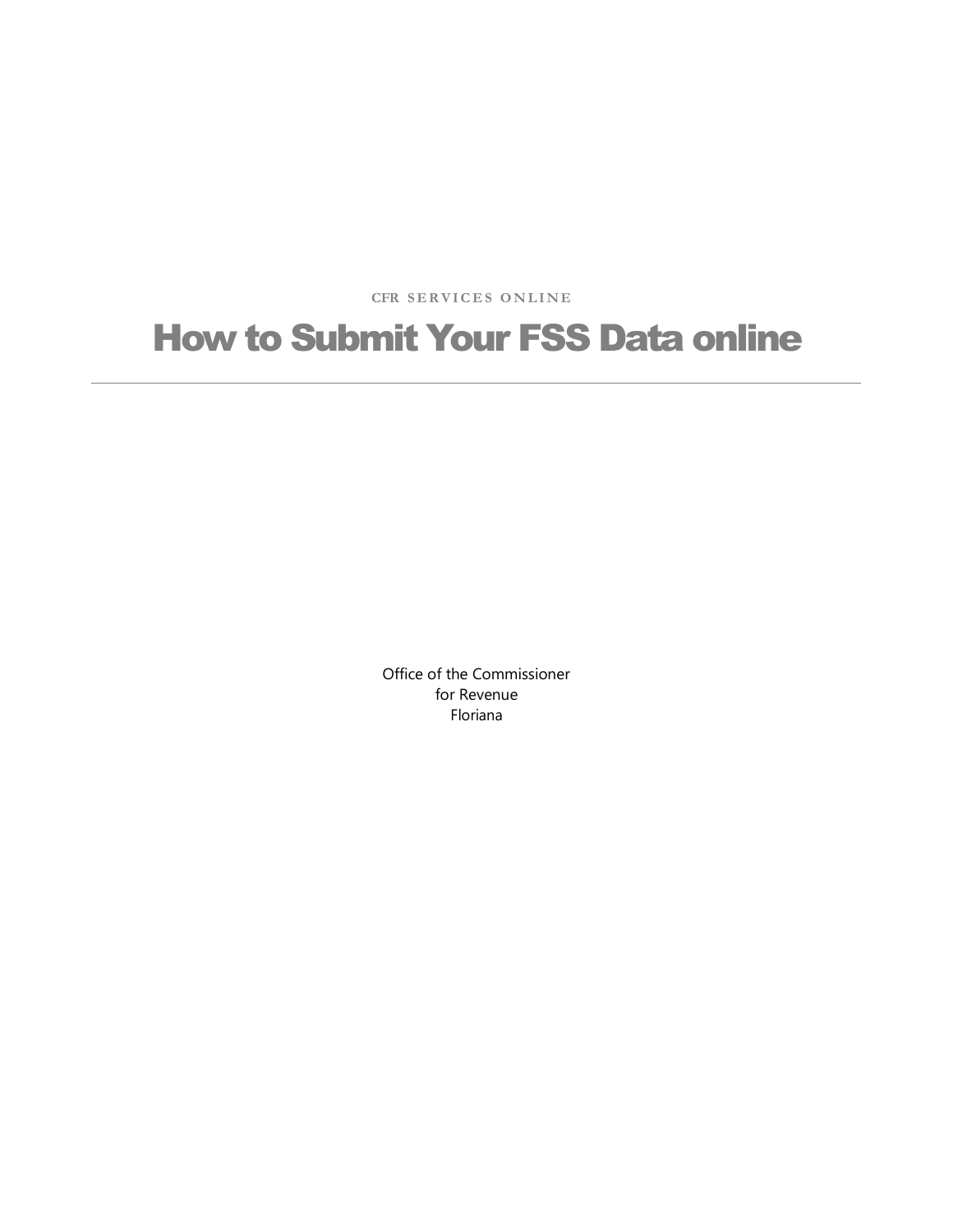#### Table of Contents

| Introduction                                            |  |
|---------------------------------------------------------|--|
|                                                         |  |
| Step 1 – Register with the Commissioner for Revenue . 1 |  |
|                                                         |  |
|                                                         |  |
|                                                         |  |
|                                                         |  |
|                                                         |  |
|                                                         |  |
|                                                         |  |
|                                                         |  |
|                                                         |  |
|                                                         |  |
|                                                         |  |
|                                                         |  |
|                                                         |  |
|                                                         |  |
|                                                         |  |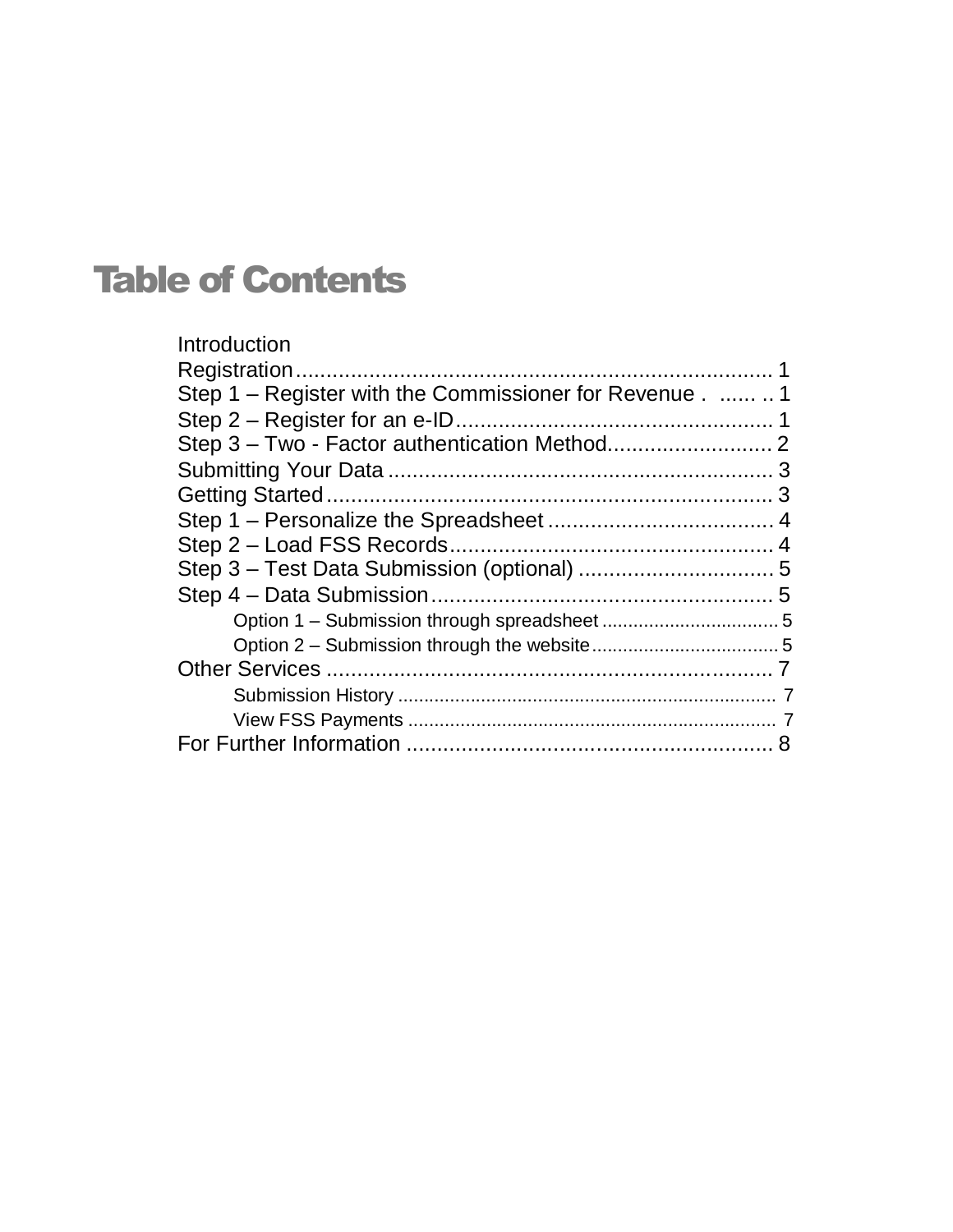#### **Introduction**

T he Final Settlement System is a tax deduction methodology designed to produce accurate tax deductions from emoluments. This methodology ensures that the correct amount of tax is deducted from gross emoluments as they are received thus reducing the incidence of large refunds and tax bills.

The Commissioner for Revenue encourages employers to use the on-line service to benefit from the following advantages:

- Do not need to call personally at the department or send data by post.
- On-Line validations will ensure that the data submitted is error free
- Correct submissions are acknowledged on-line
- Improved security and confidentiality in the submission of information
- Data Protection The Commissioner for Revenue uses the information provided to process the Notification Form in accordance with the Income Tax Acts and subsidiary legislation. We may check information provided by you, or information about you provided by a third party, with other information held by us. We will not disclose information about you to anyone outside the Office of the Commissioner for Revenue unless permitted by law. The Commissioner for Revenue treats your personal information in accordance with the the Regulation (EU) 2016/679 (General Data Protection Regulation) and the Data Protection Act Cap 586 to protect your privacy. Any queries may be addressed to the Data Controller, Commissioner for Revenue, Floriana FRN 0170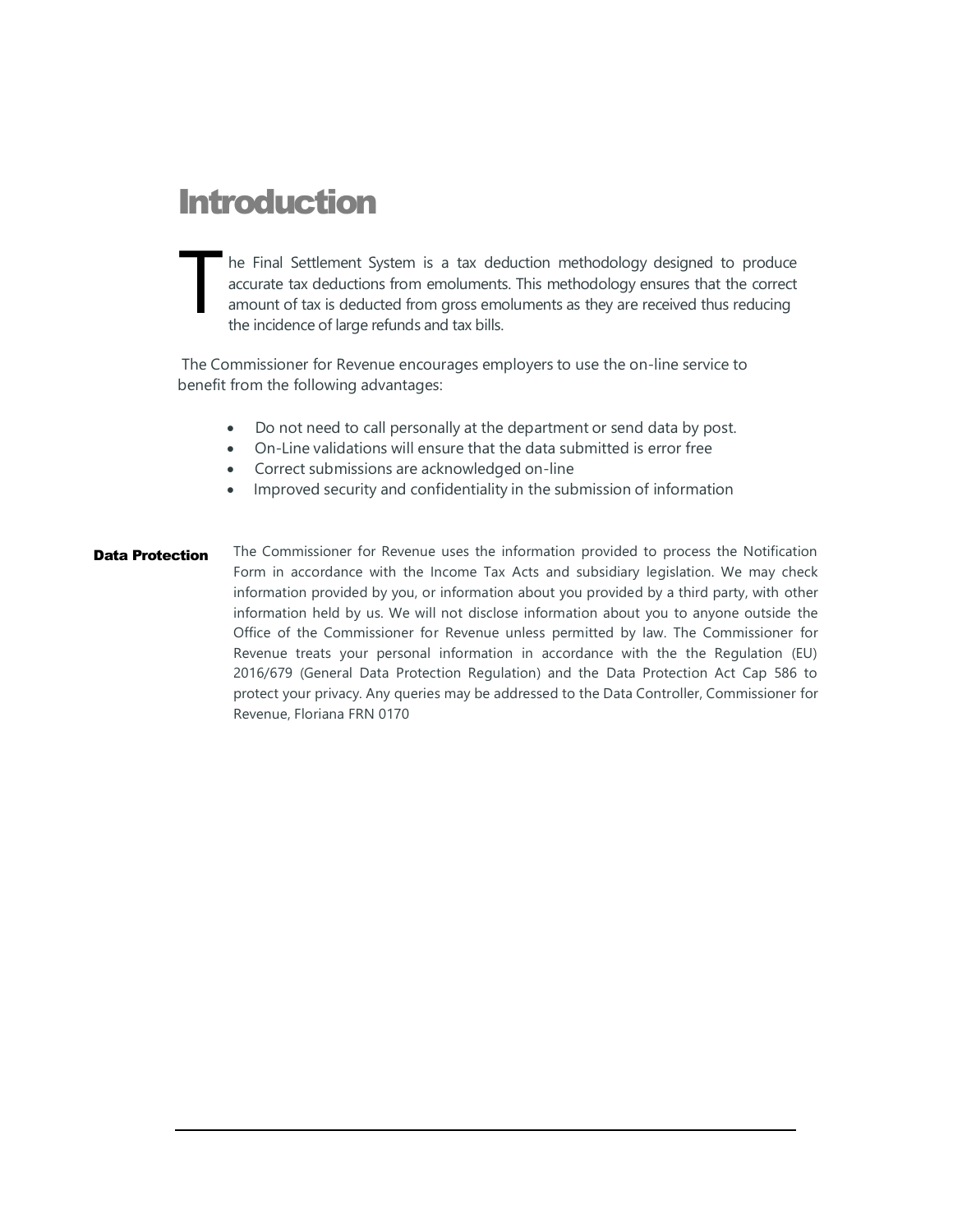# 1

#### **Registration**

I n order to benefit from the CFR secure services for employers, one must register with the Commissioner for Revenue and possess an e-ID. As stipulated in the Electronic Communications (Income Tax) Regulations 2002, registration for CFR Services online for employers is applicable solely to any person who is a payer as defined in the Final Settlement System (FSS) Rules.

#### Step 1 – Register with the Commissioner for

#### Revenue

Register with the Commissioner for Revenue by completing the CFR03 form which is available from the CFR website, or appoint a registered tax representative through CFR02 form.

The completed form can be submitted to the Commissioner for Revenue by email to [cfr.services@gov.mt](mailto:cfr.services@gov.mt)

#### Step 2 - Register for an e-ID

Each user identified in step 1 must possess an e-ID in order to access CFR Services online.

For more information on how to apply for an e-ID please refer to www.myqov.mt.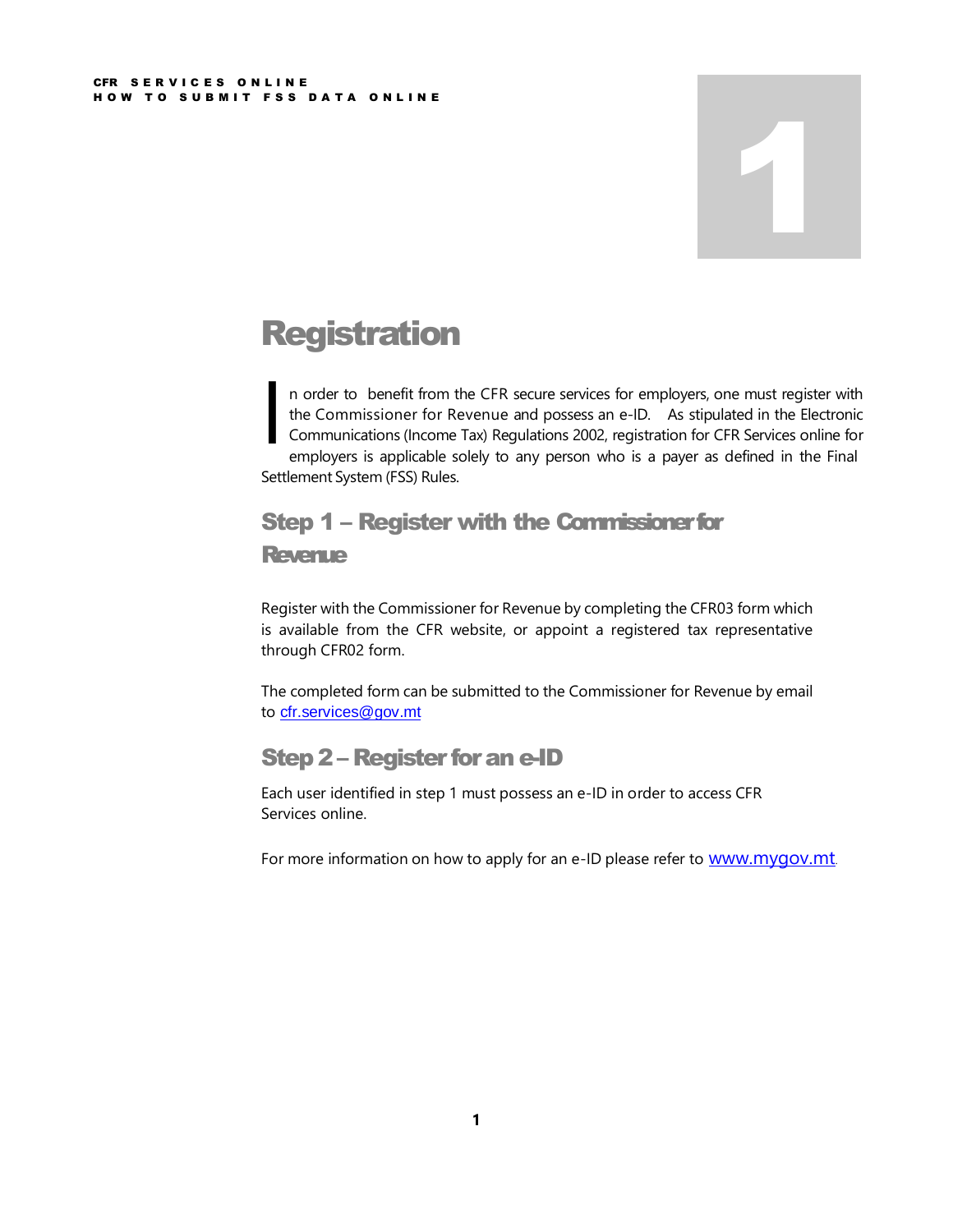#### Step 3 –Two Factor Authentication Method

User may access the CFR services online available on [www.cfr.gov.mt](http://www.cfr.gov.mt/) through the eid Card Reader and/or Two Factor Authentication Method

a. Users availing of e-id Card Reader are to contact Identity Malta through [https://mygov.mt](https://mygov.mt/) or 25904300

b. With Reference to the Two Factor Authentication Method, users shall refer to the [User Guide](https://cfr.gov.mt/en/eServices/Documents/authenticationuserguide.pdf) on

<https://cfr.gov.mt/en/eServices/Documents/authenticationuserguide.pdf>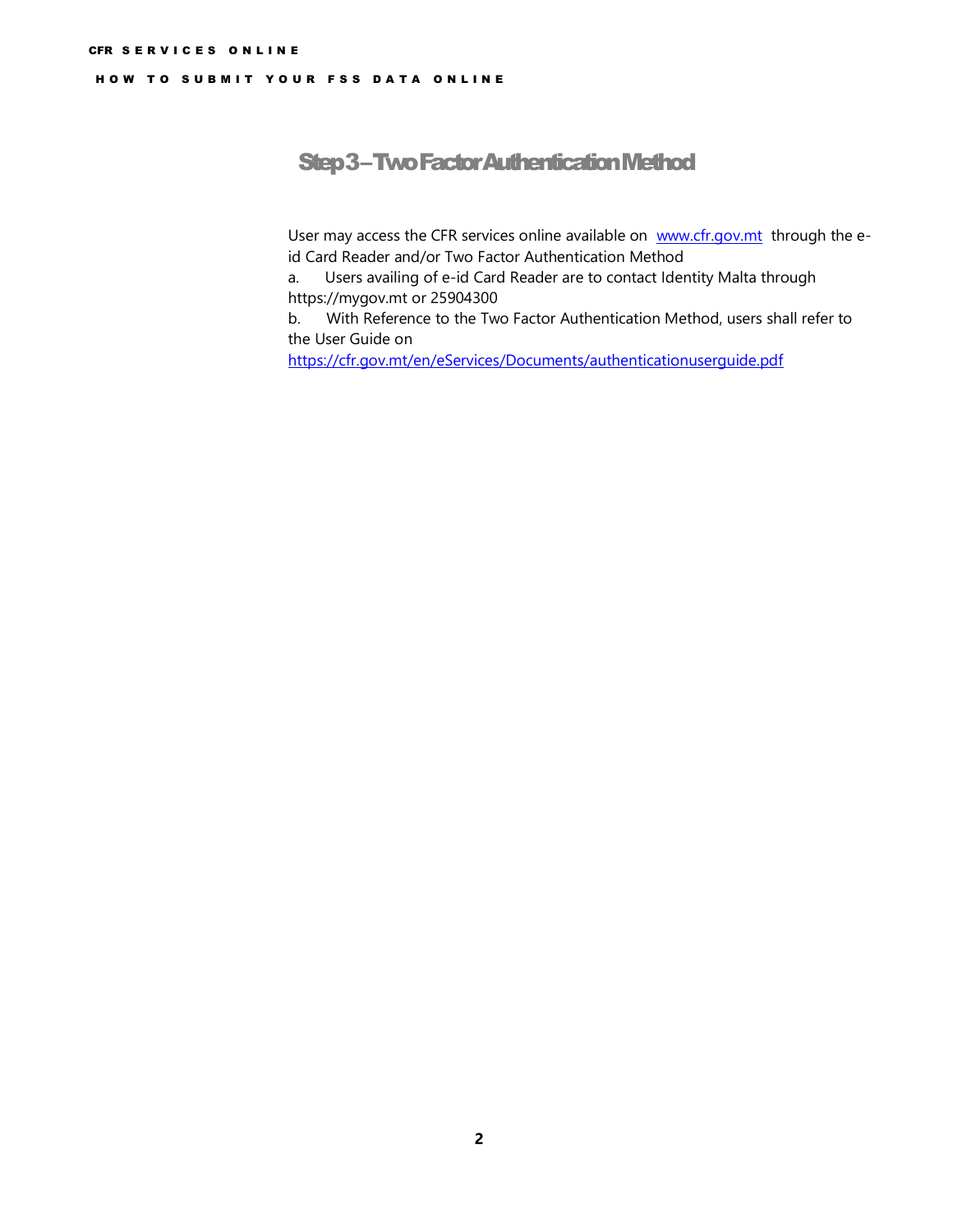## 2

#### Submitting Your Data

#### Getting Started

In order to be able to submit your FSS Data online you must first download the FSS<br>filing sheet from www.cfr.gov.mt. This spreadsheet was developed to offer an easy<br>for employers to complete and submit their FSS records. I n order to be able to submit your FSS Data online you must first download the FSS efiling sheet from **[www.cfr.gov.mt](http://www.cfr.gov.m/)**. This [spreadsheet](http://www.cfr.gov.m/) was developed to offer an easy way CFR

The FSS e-filing sheet is made up of the following worksheets:

- FS7 Annual Reconciliation Statement;
- FS3 Tabular representation of FS3 records;
- SSC Tabular representation of SSC records;
- Results Displays submission results;
- Payments Displays payments made.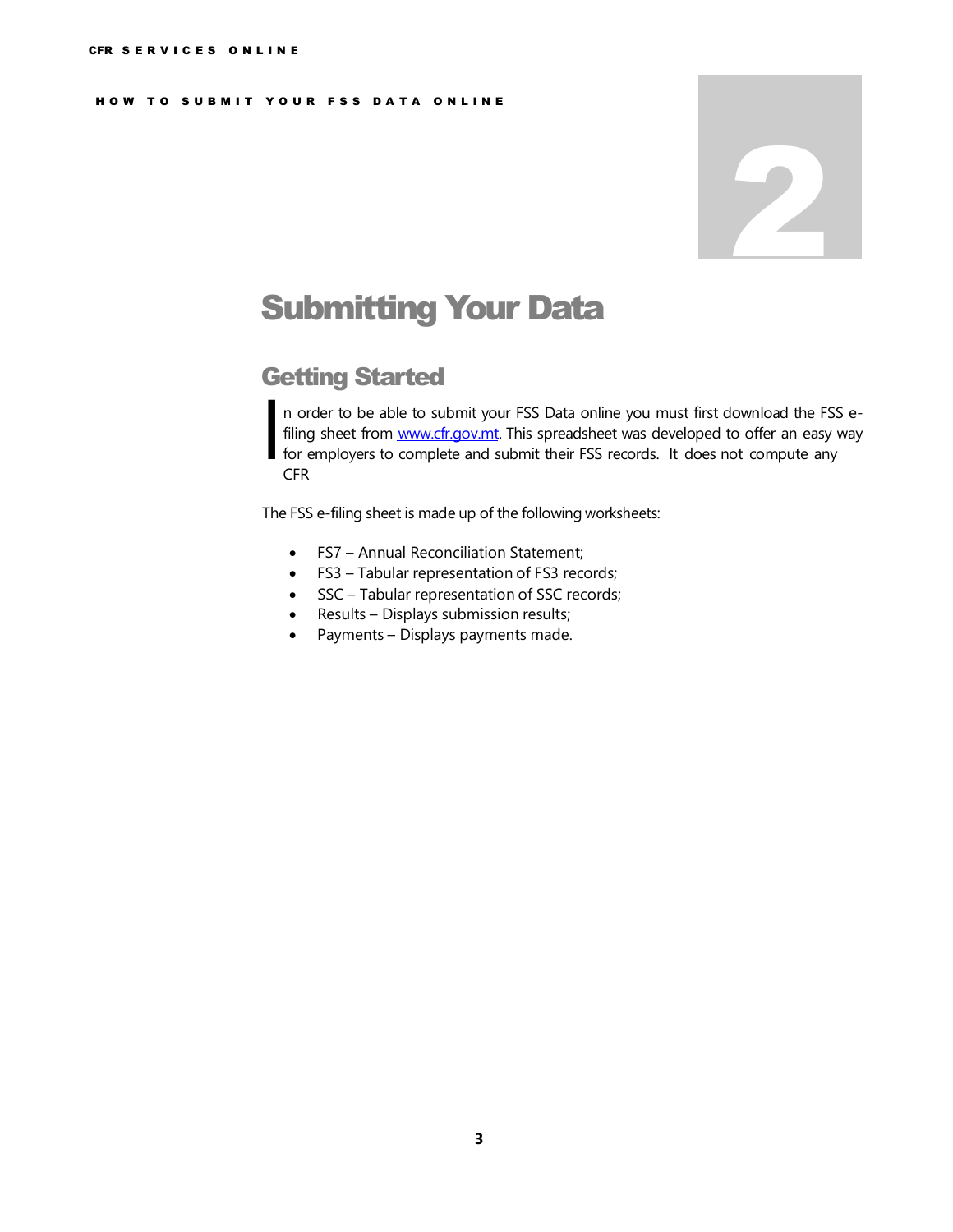#### Step 1 – Personalise the Spreadsheet

Make sure you are connected to the internet and on the FS7 sheet, click the "Personalise" button. The spreadsheet will prompt you to enter your PE Number and e-ID credentials. Enter the required information and click "OK". Next, select your e-ID digital certificate from the list provided and click "OK". Figure 1 shows the user authentication screen.

|                         | FS7                            | <b>Final Settlement System (FSS)</b><br><b>Payer's Annual Reconciliation Statement</b> | Personalise<br>Reset<br>Submit FSS Files |
|-------------------------|--------------------------------|----------------------------------------------------------------------------------------|------------------------------------------|
|                         |                                | $-23$<br><b>FSS Sheet Personalisation</b>                                              | <b>Test FSS Files</b>                    |
| <b><i>Patienter</i></b> | <b>Payer Information</b>       | <b>FSS - User Authentication</b><br>Ŧ                                                  | Print                                    |
|                         | <b>Business Name</b>           |                                                                                        | For Year Ended 31 December               |
|                         | <b>Business Address</b>        | <b>PE Number</b>                                                                       | A <sub>1</sub>                           |
|                         | House / No.                    | <b>Username</b>                                                                        |                                          |
|                         | <b>Street</b>                  | <b>Password</b>                                                                        | Payer P.E. No.                           |
|                         | Locality                       | A2                                                                                     |                                          |
| 업                       | Postcode                       | Cancel<br>OK                                                                           |                                          |
| $\overline{\mathbf{C}}$ | <b>Telephone Number</b>        | Date                                                                                   |                                          |
|                         | <b>Drincinal's Full Name</b>   | 43                                                                                     |                                          |
|                         | Figure 1 - User Authentication |                                                                                        |                                          |

After a few seconds, the spreadsheet should be populated with your information including Name and Address, Year of FSS Documents, FSS Tax & SSC Payments made during the year etc.

Fill in the remaining details and switch to the FS3 sheet.

#### Step 2 – Load FSS Records

From the FS3 Sheet, load the FS3 file generated by your payroll package onto the spreadsheet by clicking the "Load FS3 File" button. Switch to the SSC sheet and do the same with the SSC file.

The spreadsheet supports loading multiple files. The data loaded from any additional FS3/SSC files will be appended to the existing data on the spreadsheet.

Please refer to the Electronic Lodgment Specifications document for more information on valid file formats. A copy of this document can be downloaded from [https://cfr.gov.mt/en/eServices/Documents/fss\\_elodgement\\_specs.pdf.](https://cfr.gov.mt/en/eServices/Documents/fss_elodgement_specs.pdf)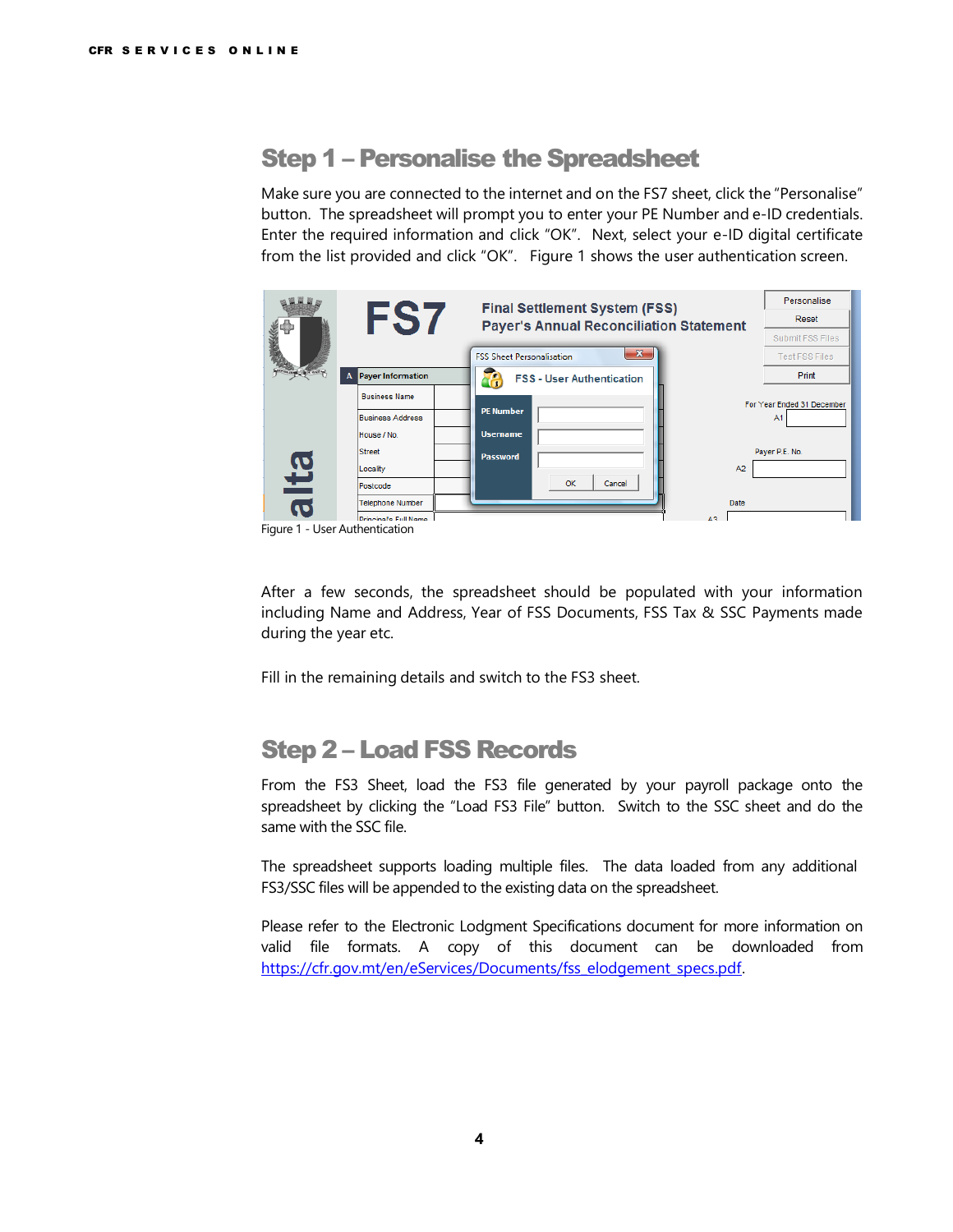#### Step 3 – Test Data Submission (optional)

It is recommended that you "Test Submit" your data before actual submission by clicking the "Test FSS Files" button from the FS7 sheet. Re-enter your credentials and wait for the validation process to complete. If any errors are found they will be highlighted in red on the FS3/SSC sheets.

Correct any errors and repeat the process until no further errors are reported. You may now proceed to step 4.

#### Step 4 – Data Submission

You may submit the data files in two ways: either through the spreadsheet itself or through the Commissioner for Revenue website.

#### Option 1 – Submission through spreadsheet

Go to the FS7 Sheet and click the "Submit FSS Files" button. Re-enter your credentials and wait for the validation process to complete. If any errors are found they will be highlighted in red on the FS3/SSC sheets, just like step 3 above.

Note The only difference between a Test Submission and an Actual Submission is the fact that a test submission will not be taken into consideration for processing by the CFR. On the other hand, you may actually submit the FSS documents as many times as needed up to the submission deadline issued by the CFR in advance. After this deadline, the CFR will consider the latest successful submission as the Actual Submission and starts processing it.

#### Option 2 – Submission through the website

Before you can submit your data through the website you must export the FS3 and SSC records from the spreadsheet to flat files. You do this by clicking the "Export FS3 File" and "Export SSC File" on the FS3 and SSC sheets respectively. You can now proceed to submitting these files online.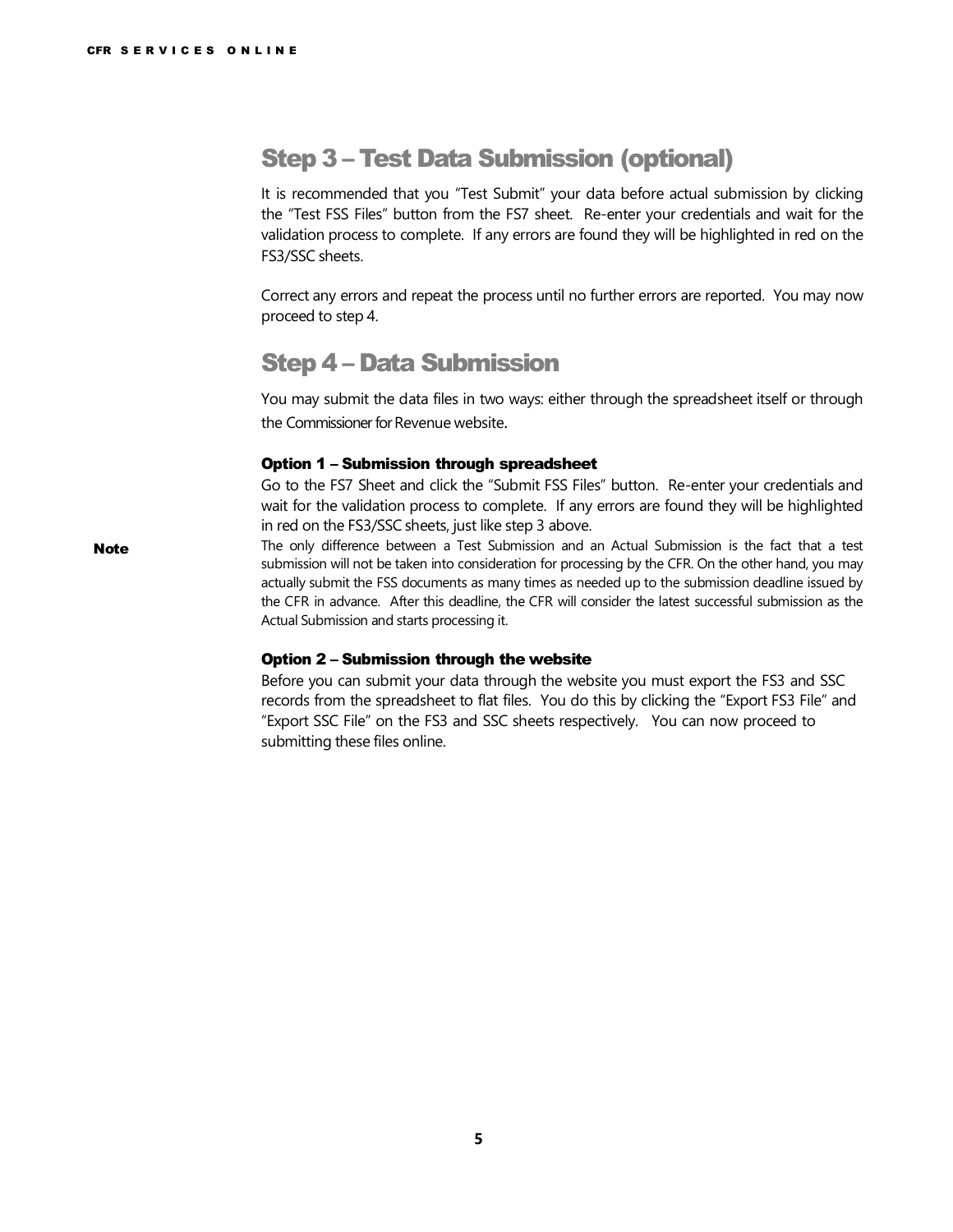Go to the Tax Department's website on "Log in" through Employers' Portal <https://cfr.gov.mt/en/eServices/Pages/IRD-Services-Online-Employers.aspx> .

After successfully signing-in, click "Submit FSS Files", fill in the online FS7 and load the exported files. You can test these files again by clicking the "Test" button. This is the equivalent to testing the data from the spreadsheet as described in Step 3 above. Click the "Submit" button when satisfied with the test submission results.

Note The only difference between a Test Submission and an Actual Submission is the fact that a test submission will not be taken into consideration for processing by the CFR. On the other hand, you may actually submit the FSS documents as many times as needed up to the submission deadline issued by the CFR in advance. After this deadline, the CFR will consider the latest successful submission as the Actual Submission and starts processing it.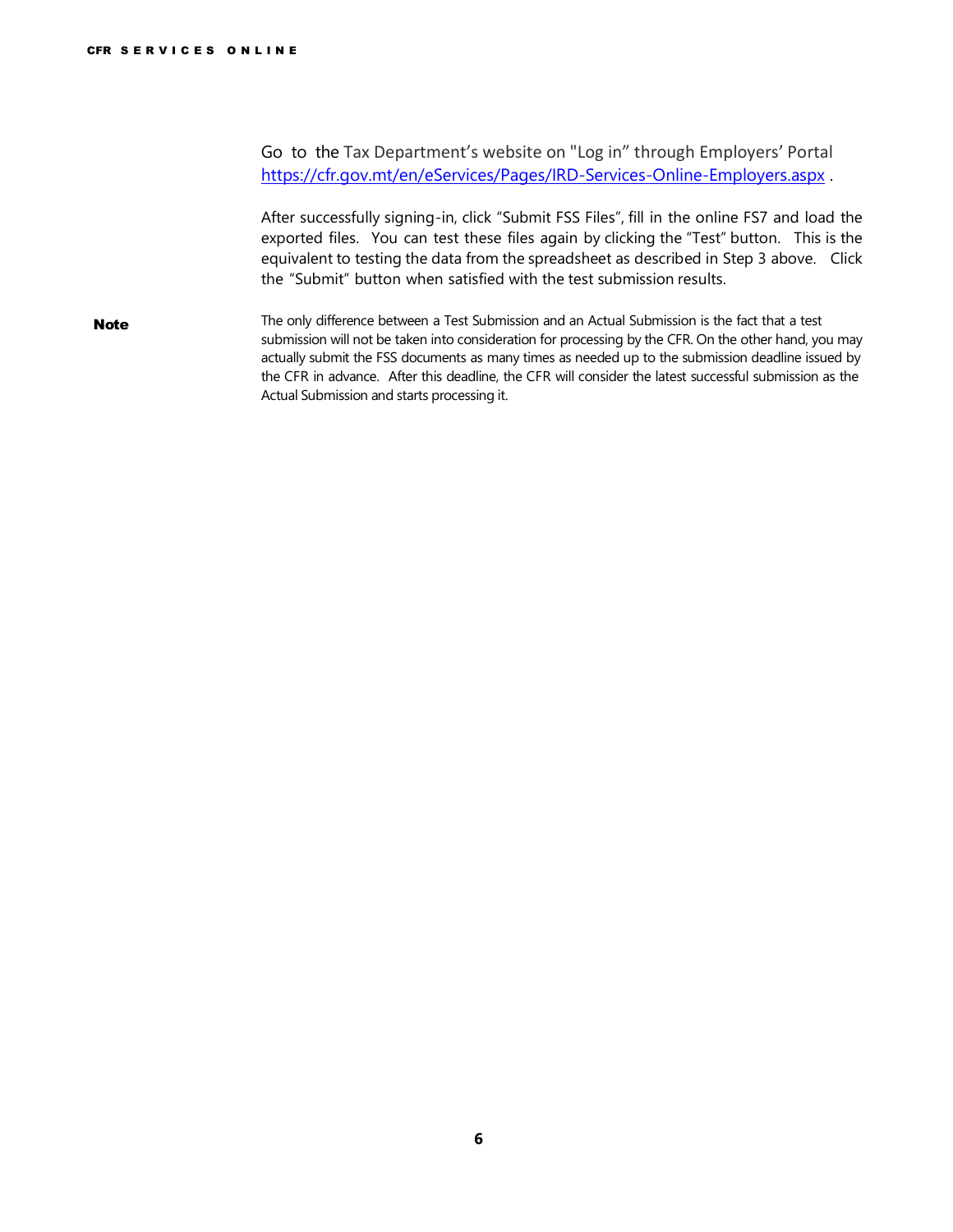#### Other Services

#### Submission History

You can view your entire submission history on CFR Services online by clicking "View FSS Results" in the website's main menu. Here you will see all your test and actual submissions listed in chronological order, latest at the top.

You can click on any of the submissions listed to view detailed results, including any errors found.

#### View FSS Payments

You can also view FSS payments by PE Number and Year. Click on "View FSS Payments" in the main menu and select the desired PE Number and Year.